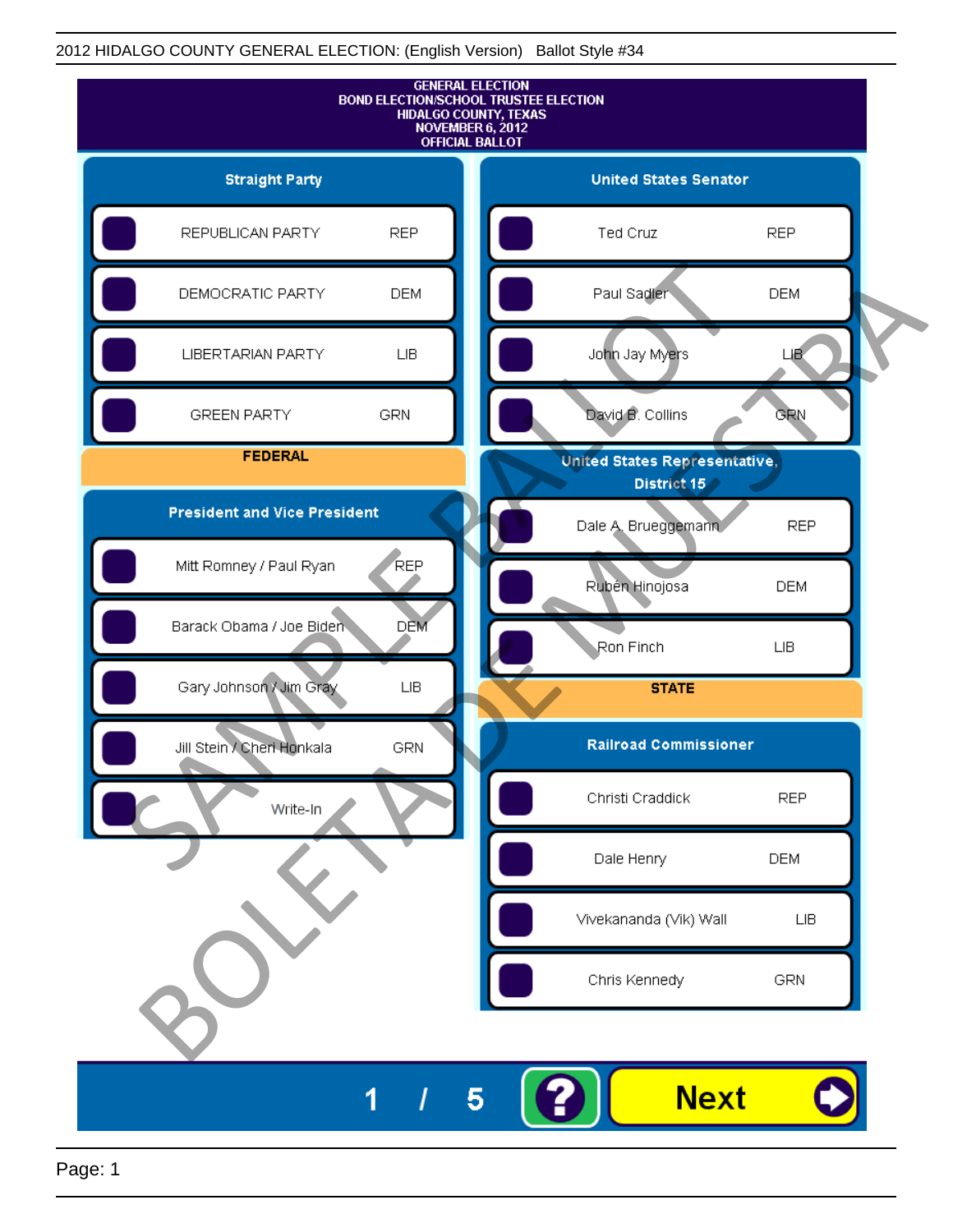

Page: 2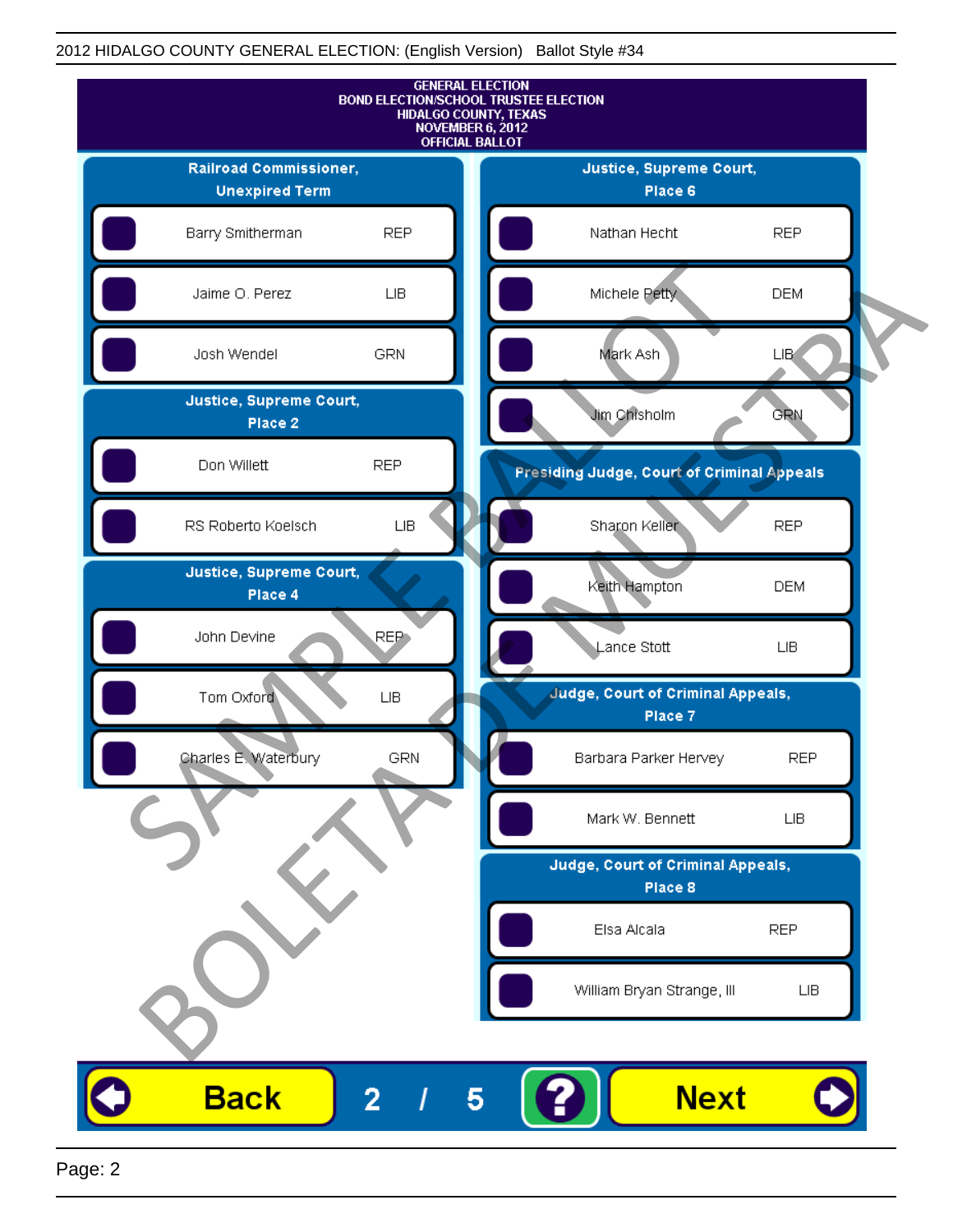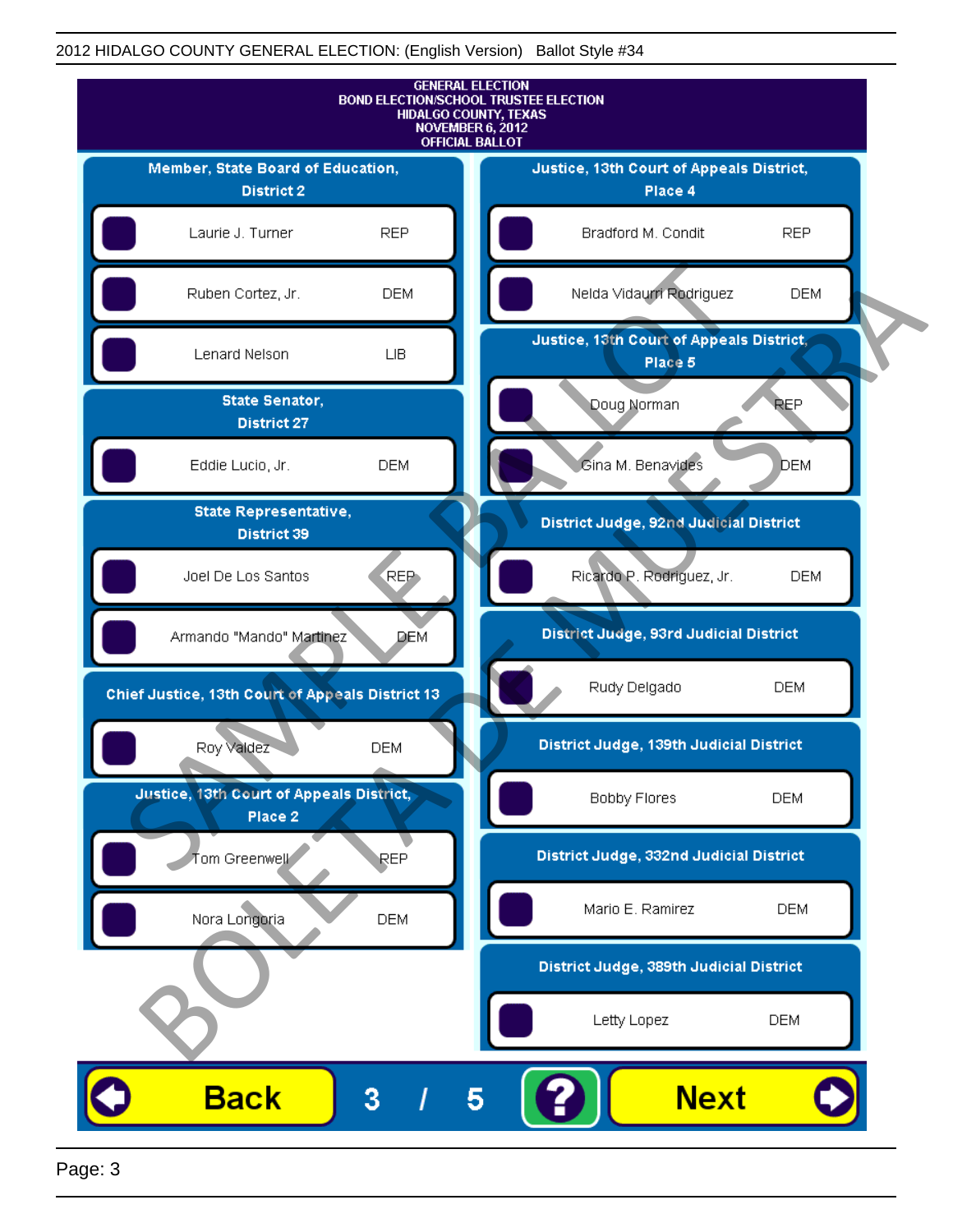

Page: 4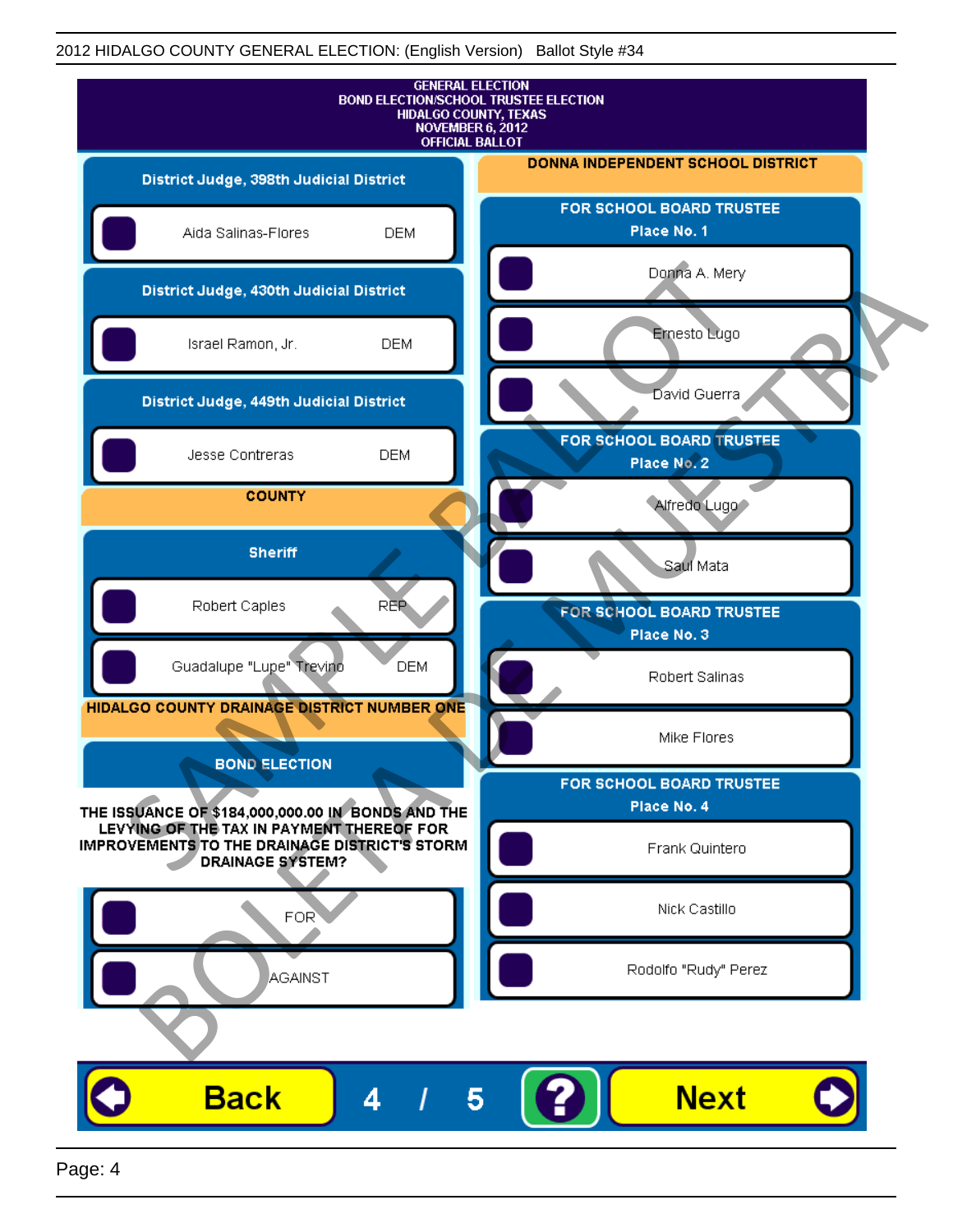# **GENERAL ELECTION** BOND ELECTION/SCHOOL TRUSTEE ELECTION<br>HIDALGO COUNTY, TEXAS<br>NOVEMBER 6, 2012<br>OFFICIAL BALLOT

Review

#### UNOPPOSED CANDIDATES DECLARED ELECTED

Judge, County Court at Law No. 7 Sergio Valdez (DEM)

County Tax Assessor-Collector

Fall Paul Visitera, Precinct No. 1<br>
County Commissioner, Precinct No. 1<br>
SAC. Cutellar JF: (DEM)<br>
County Commissioner, Precinct No. 2<br>
Ulattice of the Peace, Precinct No. 2 Place 1<br>
Counter M. "Bobby" Contrers (DEM)<br>
Ulatt County Commissioner, Precinct No. 1<br>
Accounts: A County Commissioner, Precinct No. 3<br>
Use of the Peace, Precinct No. 1<br>
Siste of the Peace, Precinct No. 1<br>
There is a control of the County Commission (DEM)<br>
There is a cont

**Back** 

5

5

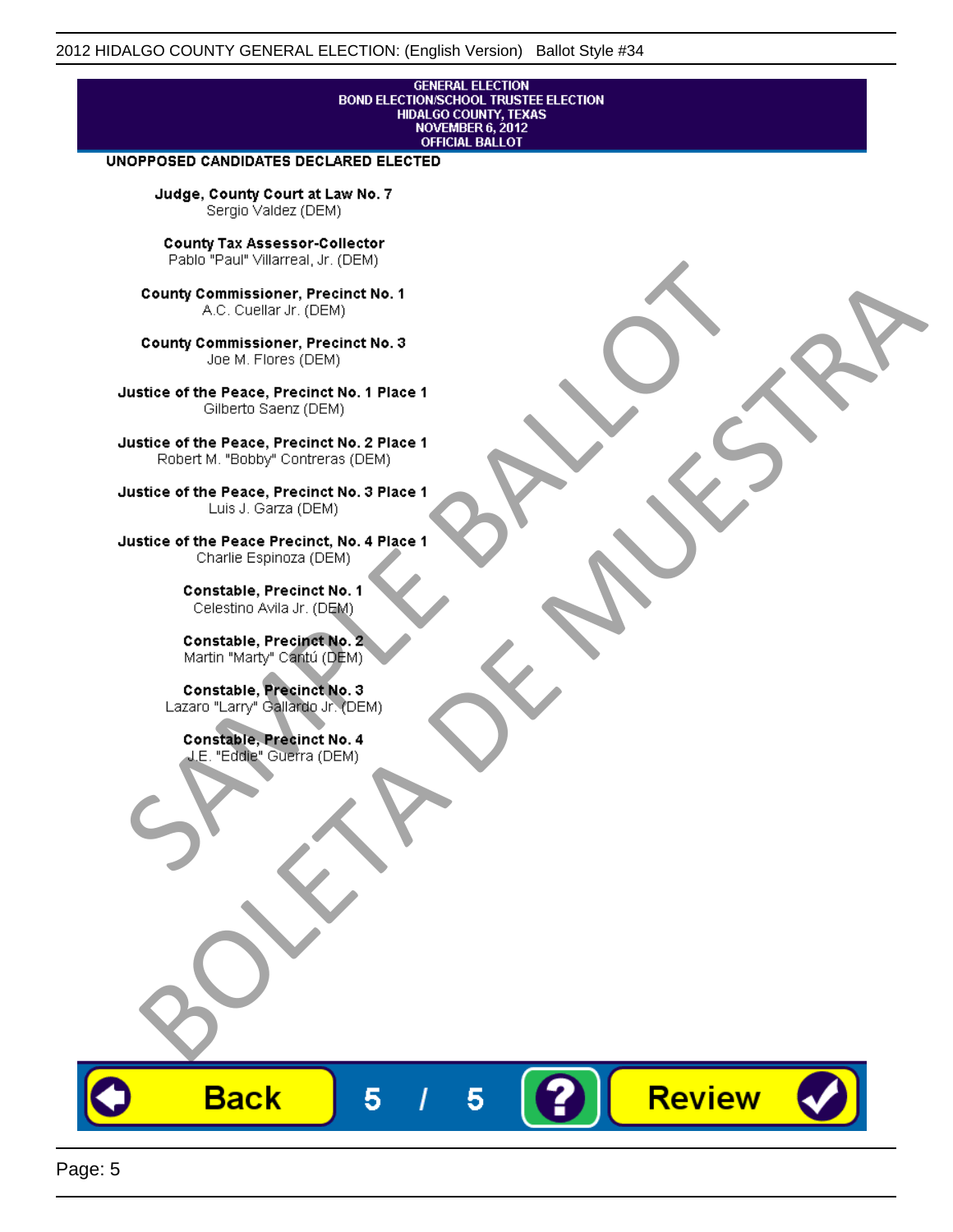## **Summary Ballot Instructions**

Press the candidate name or contest title to return to a contest.

Vote button will light up when

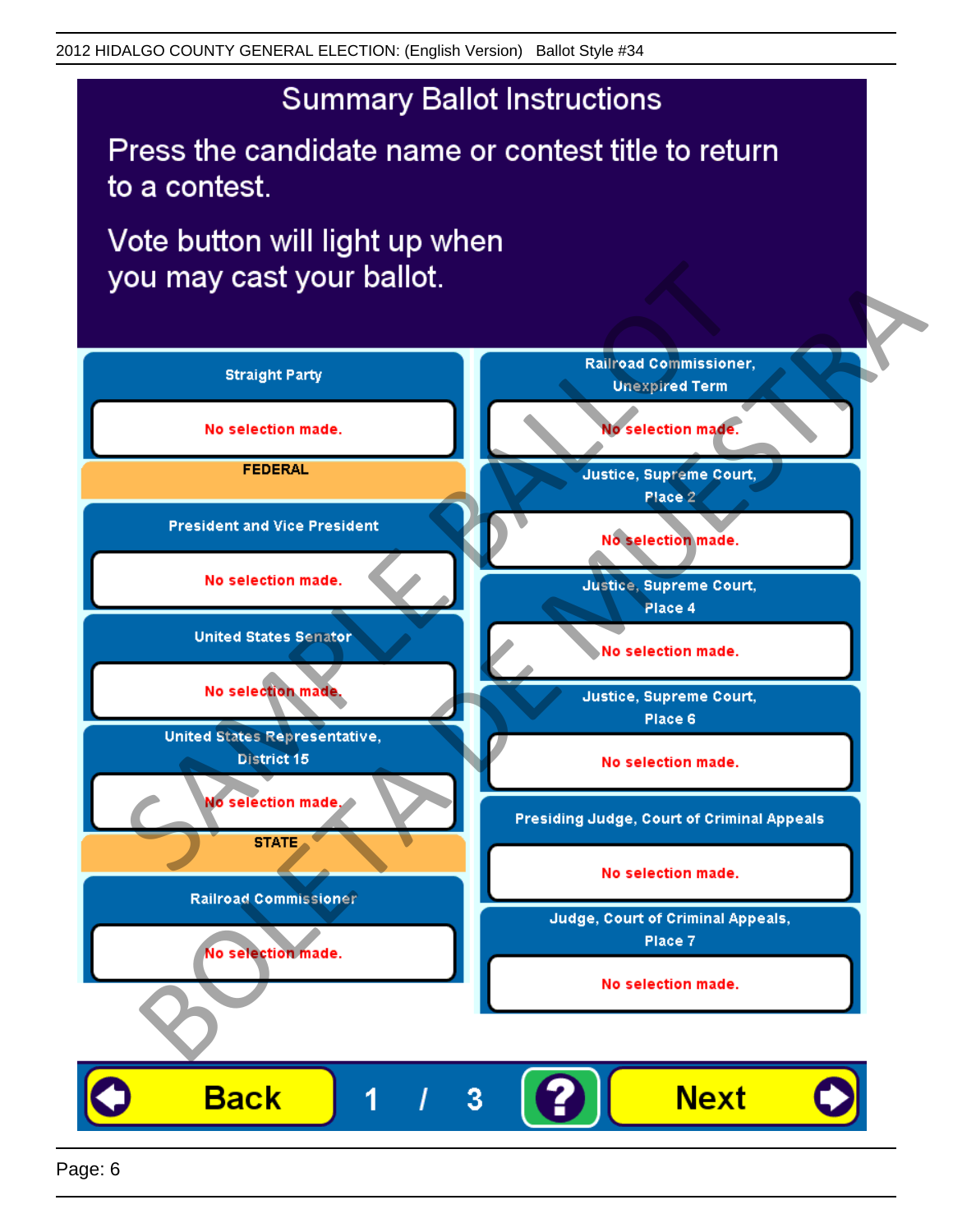## **Summary Ballot Instructions**

Press the candidate name or contest title to return to a contest.

Vote button will light up when